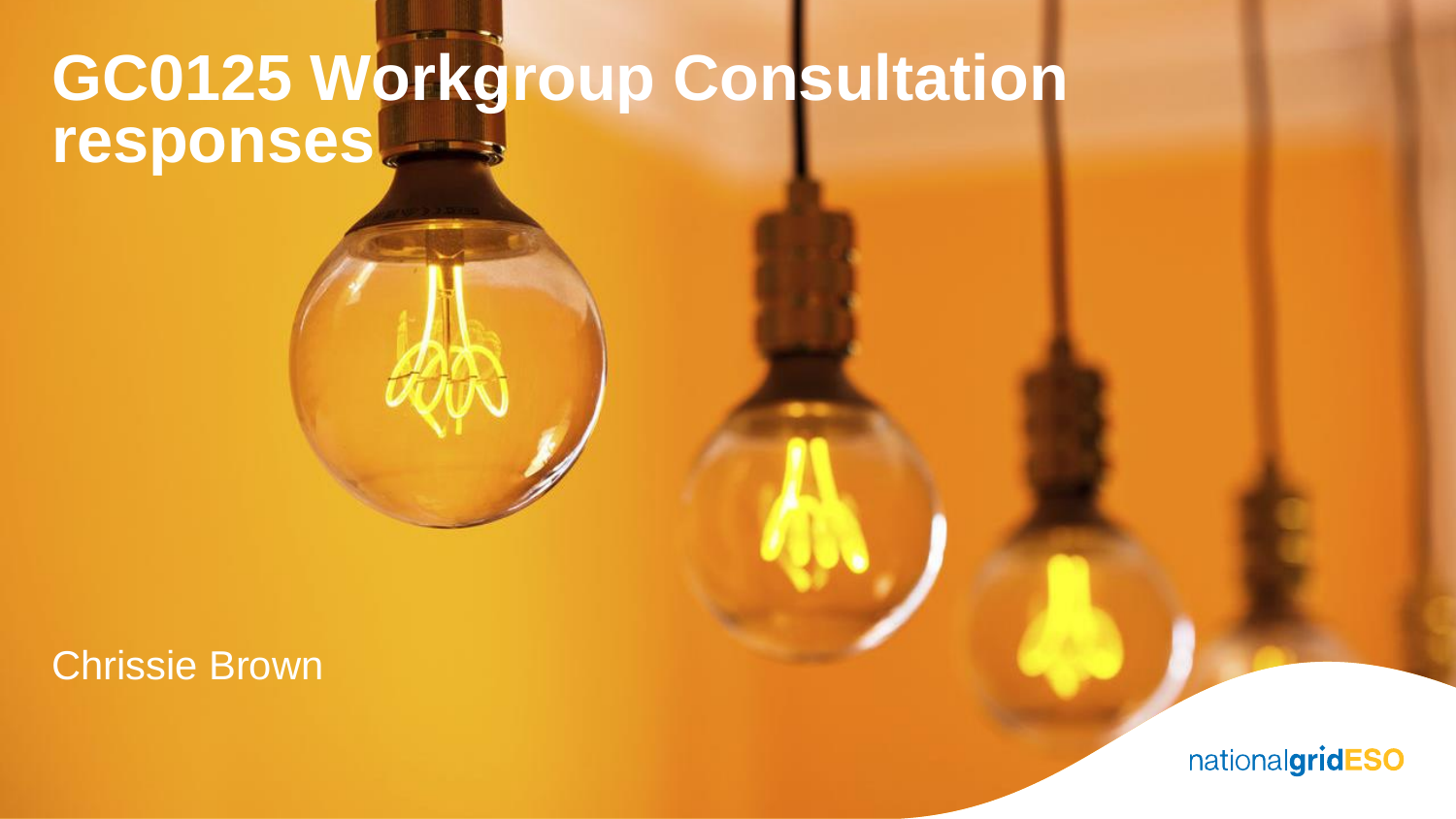### Agenda

|    | Topics to be discussed                                                                                                                                          | Lead       | <b>Timing</b> | Paper/pre work                                |
|----|-----------------------------------------------------------------------------------------------------------------------------------------------------------------|------------|---------------|-----------------------------------------------|
| 1. | Welcome and Introductions including<br>meeting objectives                                                                                                       | Chair - CB | 09:00-09:05   | N/A                                           |
| 2. | <b>Workgroup Consultation responses</b><br>presentation<br>Key feedback<br>$\bullet$<br>Updates required to legal text<br>$\bullet$<br>as a result of responses | CB         | 09:00-11:00   | Consultation<br>responses and<br>presentation |
| 3. | <b>BREAK</b>                                                                                                                                                    |            | 11:00-11:15   |                                               |
| 4. | Governance overview of alternatives<br>and votes                                                                                                                | CB         | 11:15-11:30   |                                               |
| 5. | <b>Potential alternatives</b>                                                                                                                                   | CB         | 11:30:11:45   |                                               |
| 6. | Potential alternative vote if required                                                                                                                          | CB         | 11:45:12:00   |                                               |
| 7. | Workgroup Vote (if ready to complete)                                                                                                                           | CB         | 12:00:12:20   |                                               |
| 8. | Actions and next steps                                                                                                                                          | CB         | 12:20:13:00   |                                               |
| 9. | Close/lunch                                                                                                                                                     |            | 13:00         | nationalgridESO                               |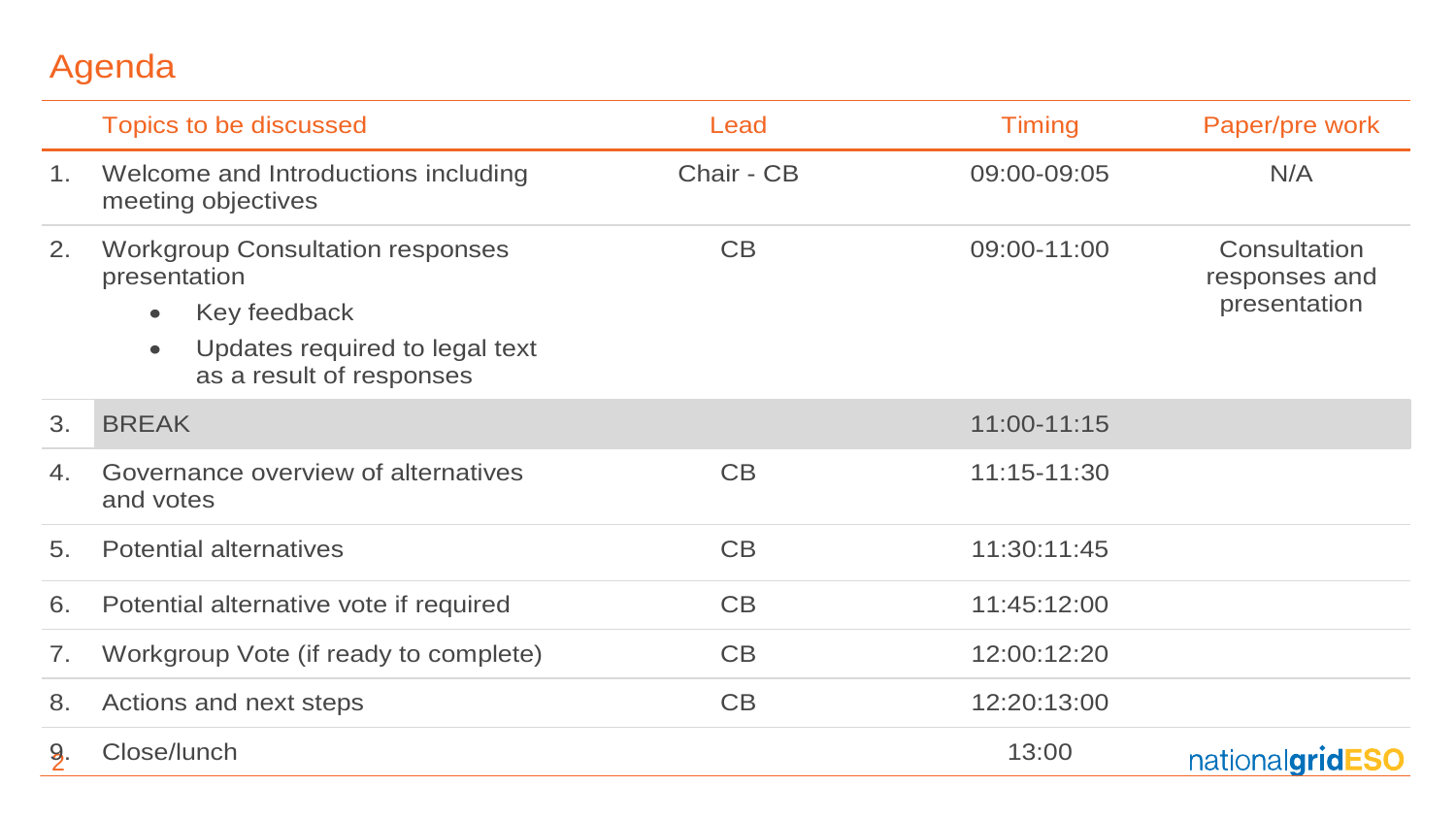## **Workgroup Consultation responses**

### **Four responses received from:**

- **SSE Generation**
- **Drx Generation Enterprise Ltd**
- **Scottish Power Energy Networks**
- **Northern PowerGrid**

#### **Grid Code objectives:**

- **Three respondents agreed that the modification better facilitates the objectives**
- **One respondent stated that it does not better facilitate objective (d) as not all legal requirements from ERNC inlcuded**

**Implementation:**

- **Three respondents – yes**
- **One respondent stated it is not clear when the modification would be implemented**
- **Alternatives:**
- **No, none raised**

nationalgridESO